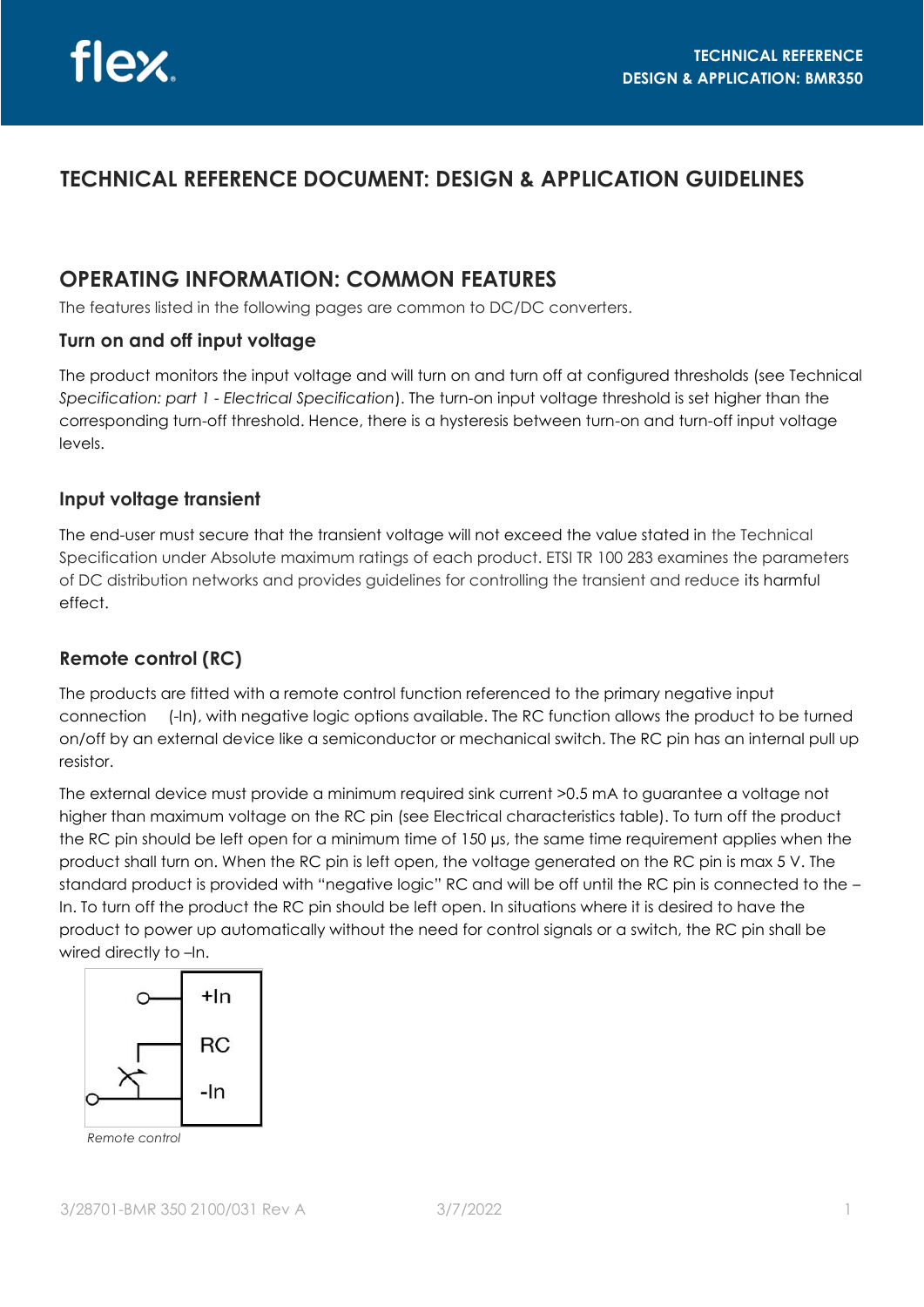### **Input and output impedance**

The impedance of both the input source and the load will interact with the impedance of the product. It is important that the input source has low characteristic impedance. Minimum recommended external input capacitance is given in the *Technical Specification*. Electrolytic capacitors will be degraded in low temperature. The needed input capacitance in low temperature should be equivalent to the value stated in the Technical Specification at 25°C. The performance in some applications can be enhanced by addition of external capacitance as described under External decoupling capacitors (next paragraph). If the input voltage source contains significant inductance, the addition of a low ESR ceramic capacitor of 22 – 100 µF capacitor across the input of the product will ensure stable operation. The minimum required capacitance value depends on the output power and the input voltage. The higher output power the higher input capacitance is needed.

### **External decoupling capacitors**

When powering loads with significant dynamic current requirements, the voltage regulation at the point of load can be improved by addition of decoupling capacitors at the load.

The most effective technique is to locate low ESR ceramic and electrolytic capacitors as close to the load as possible, using several parallel capacitors to lower the effective ESR. The ceramic capacitors will handle high-frequency dynamic load changes while the electrolytic capacitors are used to handle low frequency dynamic load changes. It is equally important to use low resistance and low inductance PWB layouts and cabling.

External decoupling capacitors will become part of the product's control loop. The control loop is optimized for a wide range of external capacitance and the maximum recommended value that could be used without any additional analysis is found in the Technical Specification under Electrical specifications. Output filter can be configured and simulated based on the needed control loop and transient response.

For further information please contact your local Flex Power Modules' representative or email us at [pm.info@flex.com.](mailto:pm.info@flex.com)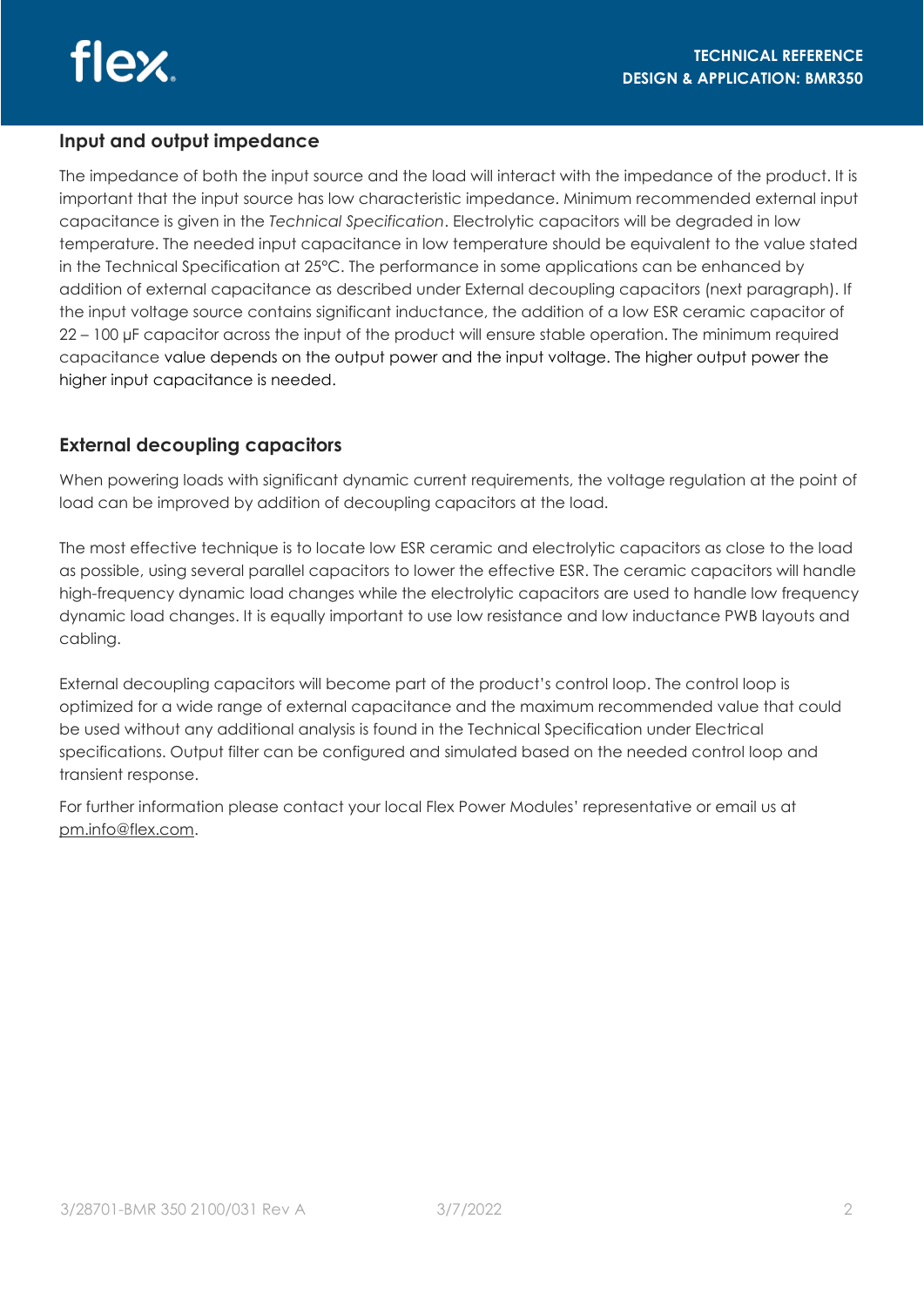### **Output voltage adjust using PMBus**

The output voltage of the product can be reconfigured via PMBus command VOUT\_COMMAND (0x21) or VOUT TRIM (0x22). This can be used when adjusting the output voltage above or below output voltage initial setting up to a certain level, see Electrical specification for adjustment range. When changing the output voltage, the voltage at the output pins must be kept within Vtrim max and Vtrim min. Output voltage setting must be kept below the threshold of the over voltage protection (OVP) to prevent the product from shutting down. At increased output voltages the maximum power rating of the product remains the same, and the max output current must be decreased correspondingly.

### **Margin up and down control**

These controls allow the output voltage to be momentarily adjusted, either up or down, by a nominal 10%. The margin high and margin low shall be limited to max and min output voltage, if the nominal output voltage is changed. This provides a convenient method for dynamically testing the operation of the load circuit over its supply margin or range. It can also be used to verify the function of supply voltage supervisors.

The margin up and down levels of the product can easily be re-configured using Flex Power Designer [software.](http://www.flexpowerdesigner.com)

### **Soft start power up and soft stop**

The default rise time for a single product is 10 ms. When starting by applying input voltage the control circuit boot-up time adds approximately an additional 15 ms delay. The soft-start and soft-stop control functionality allows the output voltage to ramp-up and ramp-down with defined timing with respect to the control of the output. This can be used to control inrush current and manage supply sequencing of multiple controllers.

The rise time is the time taken for the output to ramp to its target voltage, while the fall time is the time taken for the output to ramp down from its regulation voltage to 0 V. The TON DELAY (0x60) time sets a delay from when the output is enabled until the output voltage starts to ramp up. The TOFF\_DELAY (0x64) delay time sets a delay from when the output is disabled until the output voltage starts to ramp down. By default, soft-stop is disabled, and the regulation of output voltage stops immediately when the output is disabled. Soft-stop can be enabled through the PMBus command ON\_OFF\_CONFIG (0x02). The delay and ramp times can be reconfigured using the PMBus commands TON\_DELAY (0x60), TON\_RISE (0x61), TOFF\_DELAY (0x64) and TOFF\_FALL (0x65).



*Soft start power up*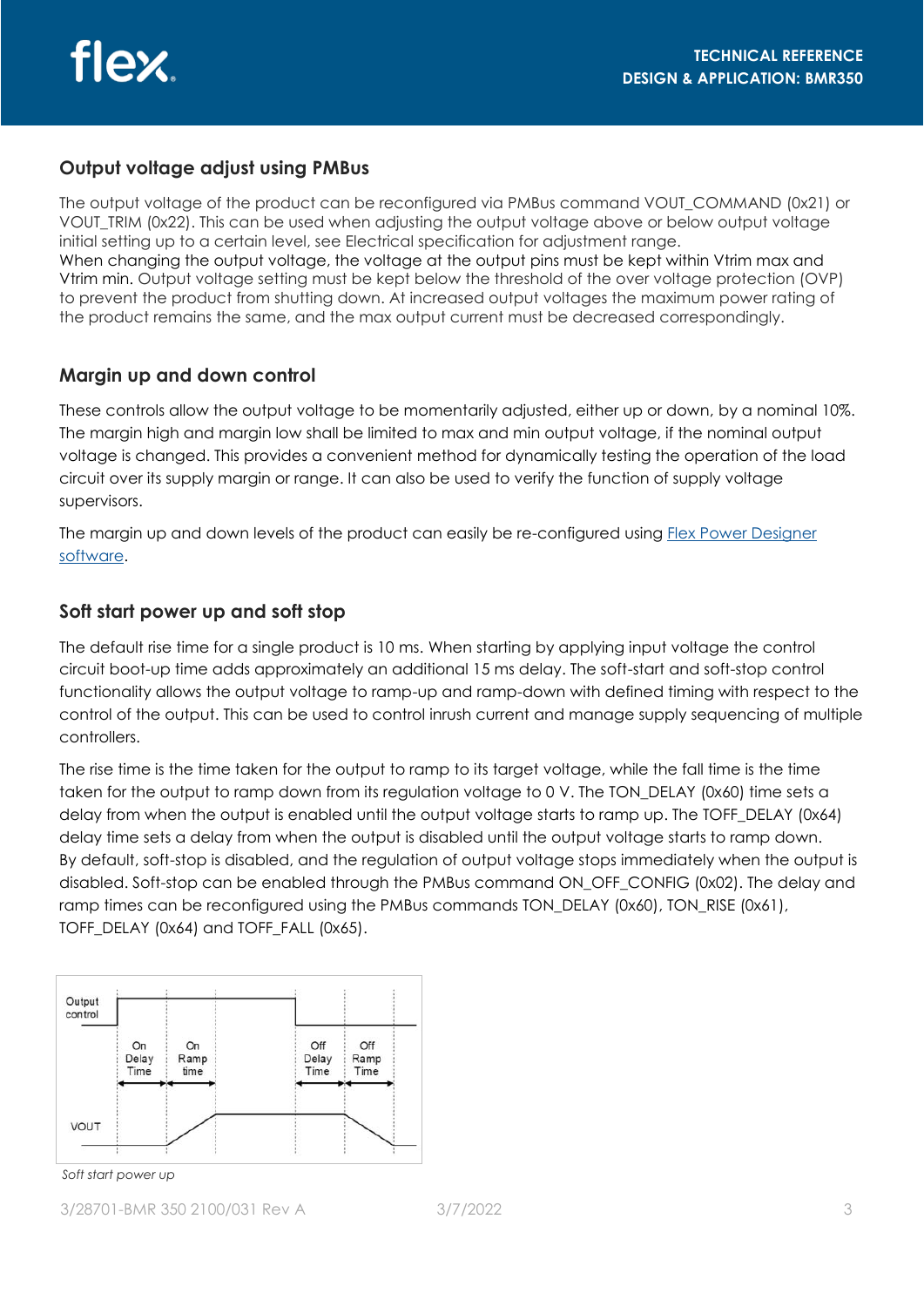### **Pre-bias start-up**

The product has a pre-bias start up functionality and will not sink current during start up if a pre-bias source is present at the output terminals. If the pre-bias voltage is lower than the target value set in VOUT COMMAND (0x21), the product will ramp up to the target value. If the pre-bias voltage is higher than the target value set in VOUT\_COMMAND (0x21), the product will ramp down to the target value and in this case sink current for a time interval set by the command TOFF\_MAX\_WARN\_LIMIT (0x66).

# **Over/under temperature protection (OTP/UTP)**

The products are protected from thermal overload by an internal over temperature sensor. The product will make continuous attempts to start up (non-latching mode) and resume normal operation automatically when the temperature has dropped below the temperature threshold set in command OT WARN LIMIT (0x51). The OTP and hysteresis of the product can be re-configured using the PMBus interface. The product also has an under-temperature protection. The OTP and UTP fault limit and fault response can be configured via the PMBus.

Note: using the fault response "continue without interruption" may cause permanent damage to the product.

### **Input over/under voltage protection**

The product can be protected from high input voltage and low input voltage by a pre-configured value with a response time of 70 µs. The over/under-voltage fault level and fault response is easily configured using Flex Power Designer software*.*

For more information, see *Technical Reference Document: PMBus*.

### **Output Over Voltage Protection (OVP)**

The product includes over voltage limiting circuitry for protection of the load. The default OVP limit is 30% above the nominal output voltage. If the output voltage exceeds the OVP limit, the product can respond in different ways.

The default response from an over voltage fault is to immediately shut down, with a response time of ~70us. The device will continuously check for the presence of the fault condition, and when the fault condition no longer exists the device will be re-enabled.

The OVP fault level and fault response can be configured via the PMBus interface For more information, see *Technical Reference Document: PMBus*.

# **Over current protection (OCP)**

The products include current limiting circuitry for protection at continuous overload. For standard configuration the output voltage will shutdown and automatic restart (hiccup mode) for output currents in excess of max output current (max I<sub>O</sub>). The product will retry 3 times with 1s delay time between each retry attempt. The load distribution should be designed for the maximum output short circuit current specified. The over current protection of the product can be configured via the PMBus interface For more information, see *Technical Reference Document: PMBus.*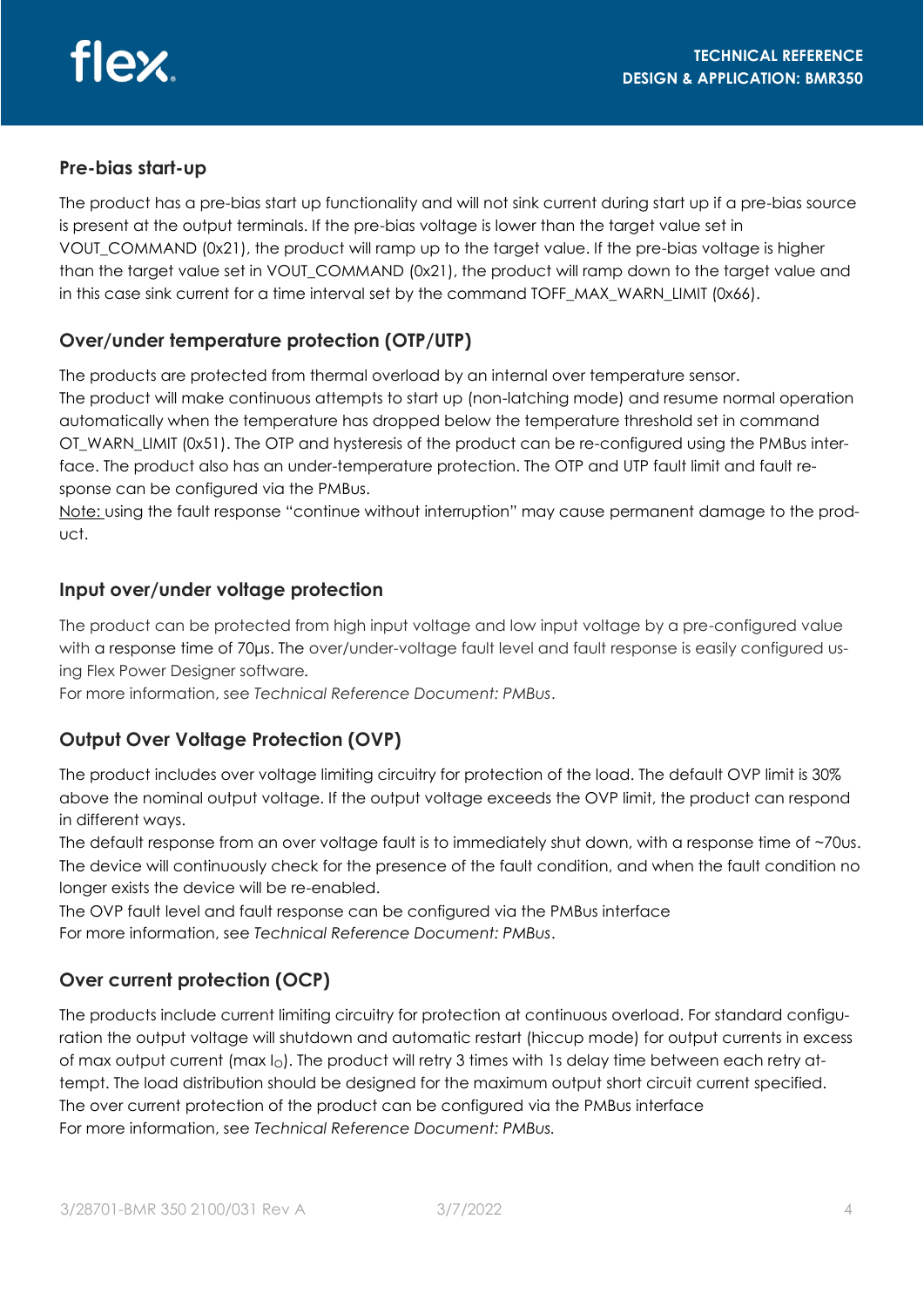

### **Switching frequency**

The product is optimized at the frequency given in the Technical Specification under part 1- Electrical Specification , but can run at lower and higher frequencies through PMBus configuration. The electrical performance can be affected at different frequencies. Please contact your local Flex Power Modules FAE for more details.

### **Multi pin configurations**

The MFR\_MULTI\_PIN\_CONFIG (0xF9) command can be re-configured using the PMBus interface to enable or disable different functions and set the pin configuration of the digital header. The MULTI\_PIN\_CONFIG is easily configured using Flex Power Designer. For more information, see *Technical Reference Document: PMBus*.

### **Address offset**

The command FW\_CONFIG\_PMBUS (0xC9) can be configured to utilize different address offset option. There are 3 different address setting option.

- 1. The bit 16 in command 0xC9 must be set to 1 to enable PMBus address offset via resistors.
- 2. The resistor address offset in combination with a value set by PMBus base address offset, [31:24] in command FW\_CONFIG\_PMBUS (0xC9). This can be chosen when 1 address resistor is used.
- 3. A pre-configured PMBus address, [23:17] in FW\_CONFIG\_PMBUS (0xC9). The bit 16 in command 0xC9 must be set to 0 to enable digital PMBus address offset. The digital PMBus address offset in combination with a digital PMBus base address offset, [31:24] in command FW\_CONFIG\_PMBUS (0xC9) adds a larger range of address possibilities. This combination can be chosen if no address resistors are used.

The PMBus-address offset's with resistor value increments the address value following the formula in the PMBus Addressing section of documentation. This increases flexibility when the part is used in single-pin and no-pin addressing scenarios.

### **Feed Forward Capability**

The BMR350 products have a Feed Forward function implemented that can handle sudden input voltage changes. The output voltage will be regulated during an input transient and will typically stay within 10% when an input transient is applied. The Feed Forward acts on both positive and negative input voltage transients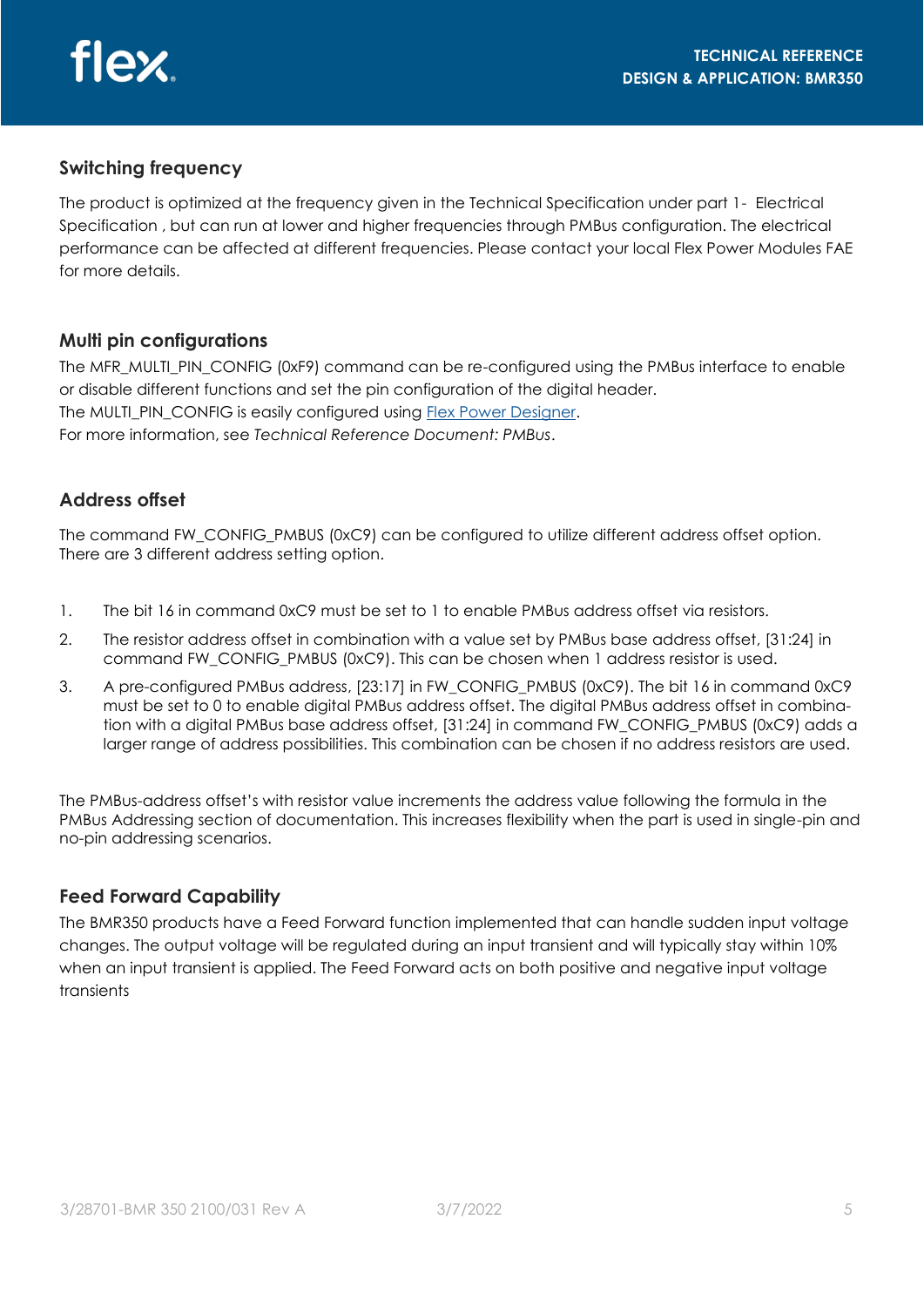

### **Output ripple and noise**

Output ripple and noise measured according to figure below. See [Design Note 022](https://flexpowermodules.com/documents/fpm-designnote022-output-ripple-noise-measurement) for detailed information



*Output ripple and noise test set-up*

### **Non-Volatile Memory (NVM)**

The product incorporates two Non-Volatile Memory areas for storage of the PMBus command values; the Default NVM and the User NVM. The Default NVM is pre-loaded with Flex factory default values. The Default NVM is write-protected and can be used to restore the Flex factory default values through the command RESTORE\_DEFAULT\_ALL (0x12).

The User NVM is pre-loaded with Flex factory default values. The User NVM is writable and open for customization. The values in NVM are loaded during initialization according to section Initialization Procedure, where after commands can be changed through the PMBus Interface.

The module contains a one-time programmable memory (OTP) used to store configuration settings, which will not be programmed into the device OTP automatically. The STORE\_USER\_ALL(0x15) commands must be used to commit the current settings are transferred from RAM to OTP as device defaults.

Note: The one-time programmable memory (OTP) has limited storing times, frequent use of STORE\_USER\_ALL command can lead to memory space exhaustion.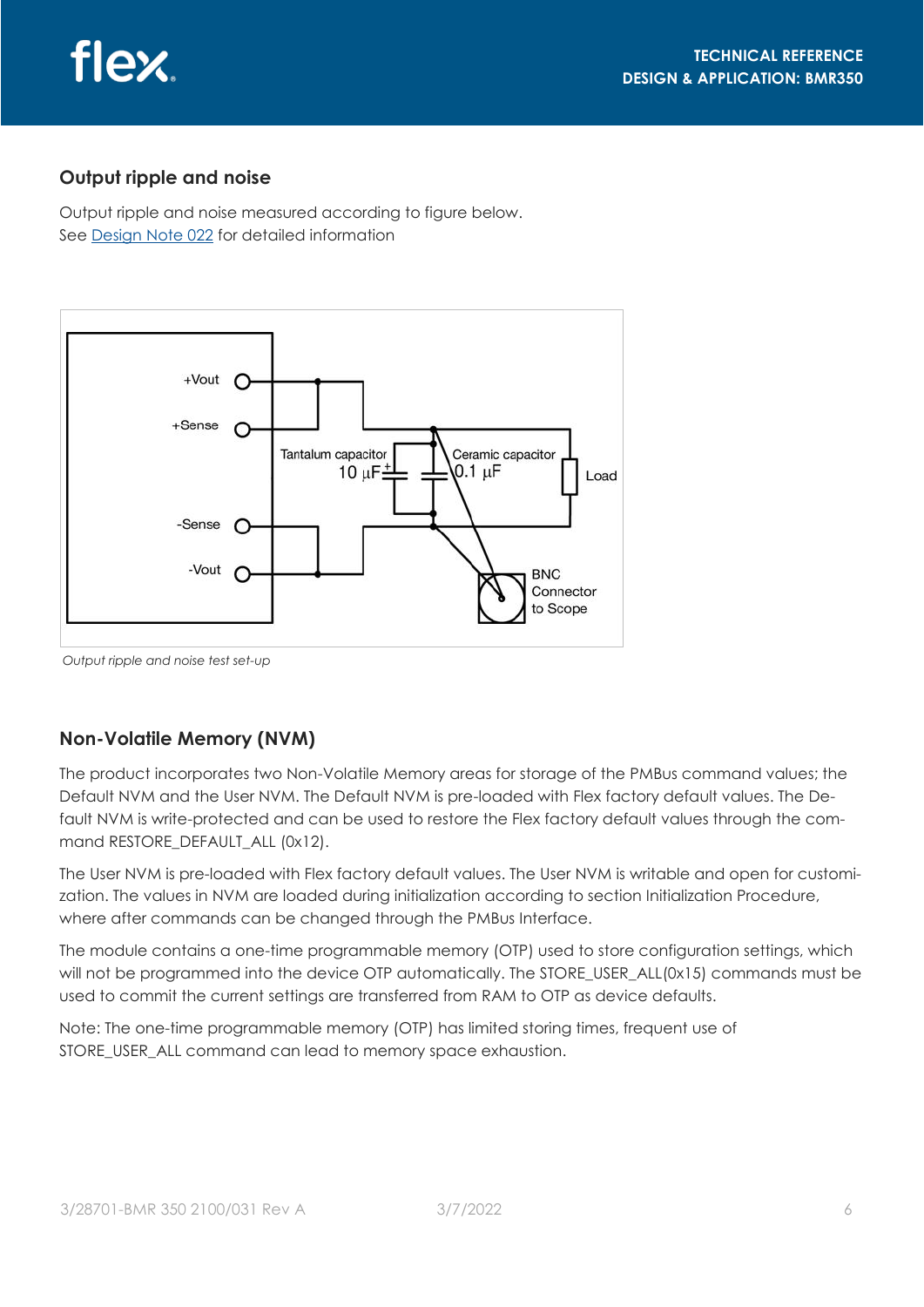# **OPERATING INFORMATION: PRODUCT SPECIFIC FEATURES**

### **Power good**

The power good pin (PG) indicates when the product is ready to provide regulated output voltage to the load. During ramp-up and during a fault condition, PG is held high. By default, PG is asserted low after the output has ramped to a voltage above 8 V, and de-asserted if the output voltage falls below 5 V. These thresholds may be changed using the PMBus commands POWER\_GOOD\_ON (0x5E) and POWER GOOD OFF (0x5F).

By default, the PG pin is configured as open drain output, but it is also possible to set the output in push/pull mode by the command MFR\_MULTI\_PIN\_CONFIG (0xF9).

The polarity is by default configured to active high, the polarity of PG can be set to active low in the command MFR\_PGOOD\_POLARITY (0xD0):

 $0xD0 = 00$  (active low)  $0xD0 = 01$  (active high)

The product provides a Power Good flag in the Status Word register that indicates the output voltage is within a specified tolerance of its target level and no-fault condition exists. It is not recommended to use push-pull when paralleling PG- pins.

For more information, see *Technical Reference Document: PMBus*.

# **Remote Control (secondary side)**

The CTRL pin (Pin 7) can be configured as remote control in combination with hardware and PMBus configuration. With hardware option, Pin 7 used for secondary remote control, Power Good is disabled. The secondary remote control uses an internal pull-up resistor. The logic options for the secondary remote control can be positive or negative logic. The logic option for the secondary remote control is easily configured via ON\_OFF\_CONFIG (0x02) using Flex Power Designer software command.

#### **Peak power considerations**

The DC/DC converter has a peak power capability ( $t \le 1$  s) in order to handle higher power than the thermal design power (TDP) for the converter. In the peak power area the power loss increases. Extended use of peak power capability will cause increased heating of the converter. A typical guideline is that the average power loss of the converter during a 10 s period does not exceed the maximum TDP power loss. The overload protections do not monitor the average power and will not actively limit the power over time. For further assistance, contact your local Flex Power Modules' representative or email us to [pm.info@flex.com](mailto:pm.info@flex.com)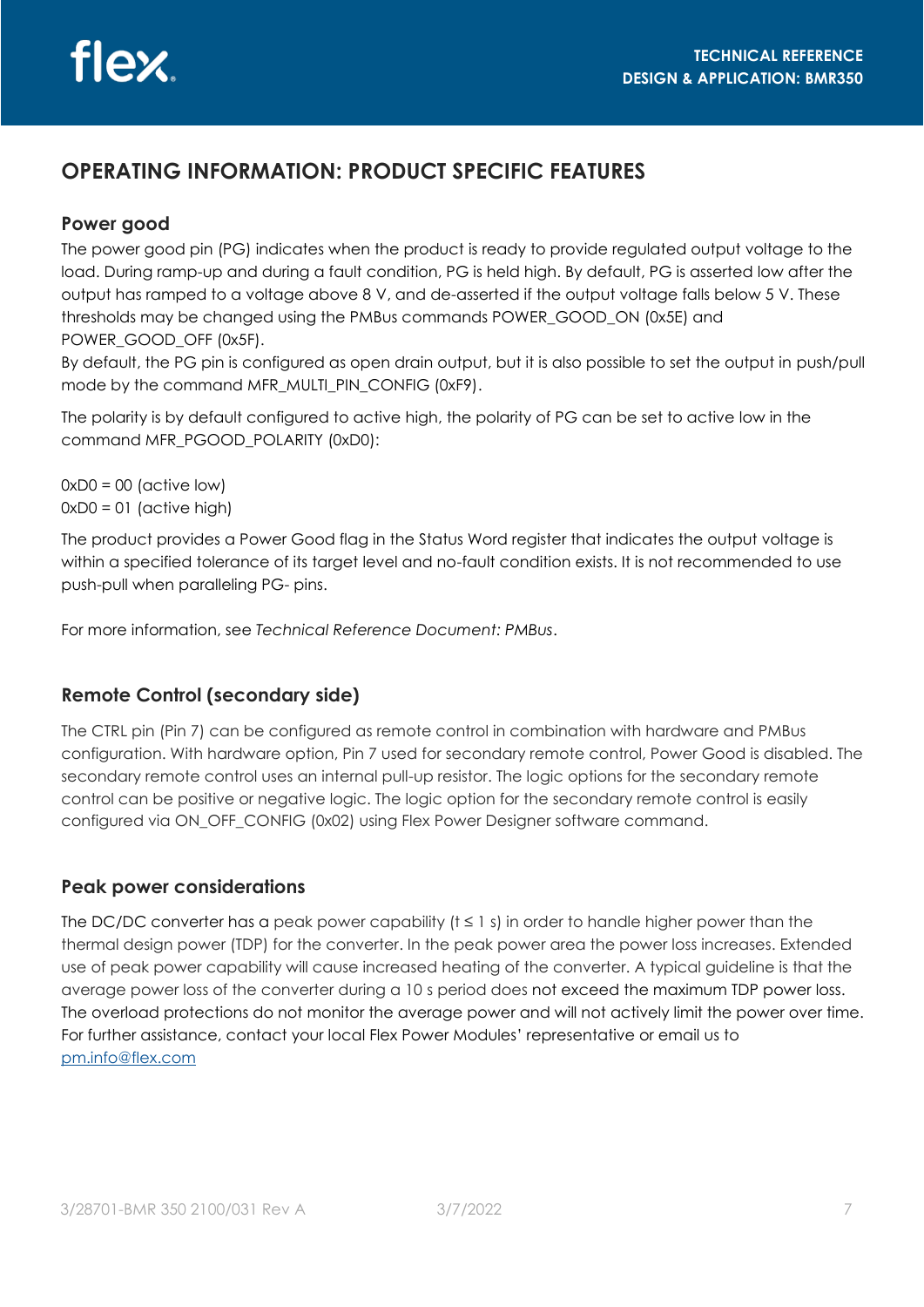### **Parallel operation Active Current Sharing (ACS)**

Two or more products may be paralleled for redundancy if the total power is equal or less than P $_0$  max. The products provide output voltage droop corresponding to pre-configured artificial resistance in the output circuit to enable direct paralleling. The stated output voltage set point is at no load. The output voltage will decrease when the load current is increased. This feature allows the products to be connected in parallel and share the current. To prevent unnecessary current stress, changes of the output voltage must be done with the output disabled. This must be considered for all commands that affect the output voltage.

Each module in the bus will trim its regulated output up and down continuously to be able to output the same current seen from the current share bus. This feature will cancel out the current share error caused by the modules output voltage deviation, temperature deviation and layout asymmetry. The max load of the paralleled modules equals to (max load of single module-2.5A) \* number of paralleled modules. The 2.5A is the maximum error of the output current monitor and current accuracy between products in a current sharing group is 2 x 2.5A. The modules are adjusting their output continuously according to the ACS algorithm, the output voltage at idle will vary maximum ±100mV due to limitations in idle current measurements. The maximum load during ramp up will be limited to number of modules x nom load of single module x 90% (nmodules x Ioutnom x 0.9).

How to setup the ACS: All the IMON (Pin 13) pins of the paralleled modules need to be tied together and close to each module.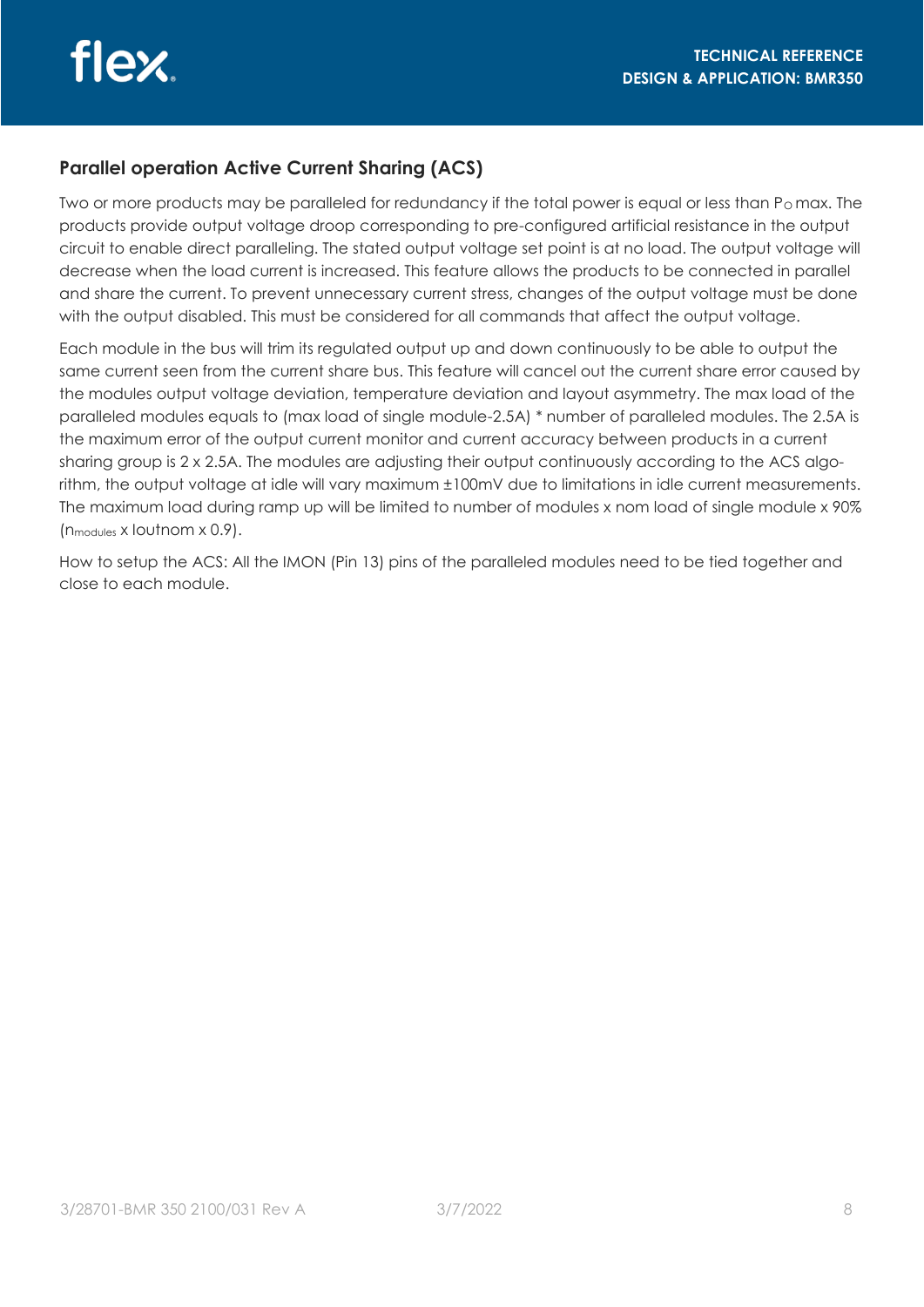# **POWER MANAGEMENT PMBUS overview**

This product is equipped with a PMBus interface. The product incorporates a wide range of readable and configurable power management features that are simple to implement with a minimum of external components. Additionally, the product includes protection features that continuously safeguard the load from damage due to unexpected system faults. A fault is also shown as an alert on the SALERT pin. The following product parameters can continuously be monitored by a host: Input voltage, output voltage/current, duty cycle and internal temperature.

The product is delivered with a default configuration suitable for a wide range operation in terms of input voltage, output voltage, and load. The configuration is stored in an internal Non-Volatile Memory (NVM). All power management functions can be reconfigured using the PMBus interface.

Throughout this document, different PMBus commands are referenced. The Flex Power Designer software suite can be used to configure and monitor this product via the PMBus interface. More information is found on [our website.](http://www.flexpowerdesigner.com)

# **SMBus interface**

This product provides a PMBus digital interface that enables the user to configure many aspects of the device operation as well as to monitor the input and output voltages, output current and device temperature. The product can be used with any standard two-wire I2C (master must allow for clock stretching) or SMBus host device. In addition, the product is compatible with PMBus version 1.3 and includes an SALERT line to help mitigate bandwidth limitations related to continuous fault monitoring. The product supports 100 kHz and 400 kHz bus clock frequency only. The PMBus signals, SCL, SDA and SALERT require passive pull-up resistors as stated in the SMBus Specification. Pull-up resistors are required to guarantee the rise time as follows:

$$
\tau = R_p C_p \le 1us \qquad \text{Eq. 7}
$$

where  $R_p$  is the pull-up resistor value and  $C_p$  is the bus load. The maximum allowed bus load is 400 pF. The pull-up resistor should be tied to an external supply between 2.7 to 3.8 V, which should be present prior to or during power-up. If the proper power supply is not available, voltage dividers may be applied. Note that in this case, the resistance in the equation above corresponds to parallel connection of the resistors forming the voltage divider.

It is recommended to always use PEC (Packet Error Check) when communicating via PMBus. There is an optional setting that makes PEC required which further increase communication robustness. This can be configured by setting bit 7 in command MFR\_SPECIAL\_OPTIONS (0xE0).

# **PMBus addressing**

The following figure and table show recommended resistor values with min and max voltage range for hard-wiring PMBus addresses (series E96, 1% tolerance resistors suggested):

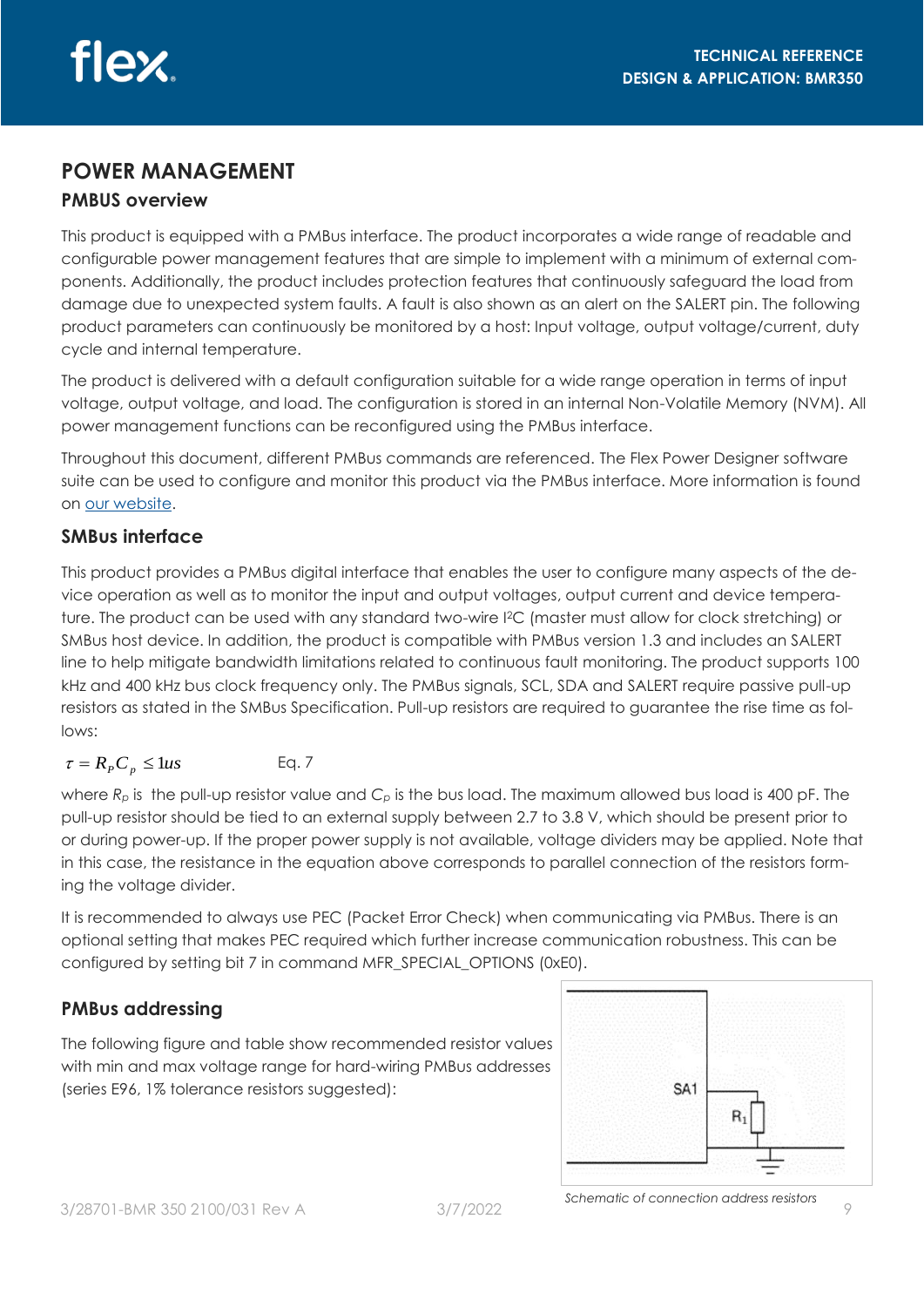| S A1<br>index  | $R_{SA1}$ [ $k\Omega$ ] | <b>Resulting address with</b><br><b>MFR OFFSET ADDRESS =</b><br>0x60 |
|----------------|-------------------------|----------------------------------------------------------------------|
| 0              | 10                      | 96d (0x60)                                                           |
| 1              | 15                      | 97d (0x61)                                                           |
| $\overline{2}$ | 21                      | 98d (0x62)                                                           |
| 3              | 28                      | 99d (0x63)                                                           |
| $\overline{4}$ | 35.7                    | 100d (0x64)                                                          |
| 5              | 45.3                    | 101d (0x65)                                                          |
| 6              | 56.2                    | 102d (0x66)                                                          |

| SA <sub>1</sub><br>index | $R_{SA1}$ [ $k\Omega$ ] | <b>Resulting address with</b><br><b>MFR_OFFSET_ADDRESS =</b><br>0x60 |
|--------------------------|-------------------------|----------------------------------------------------------------------|
| 7                        | 69.8                    | 103d (0x67)                                                          |
| 8                        | 88.7                    | 104d (0x68)                                                          |
| 9                        | 107                     | 105d (0x69)                                                          |
|                          |                         |                                                                      |
|                          |                         |                                                                      |
|                          |                         |                                                                      |
|                          |                         |                                                                      |

PMBus base address offset value is configured via PMBus command 0xC9. Specific variants may already have a default non-zero value set for PMBus base address offset.

Configuring the address setup by command FW\_CONFIG\_PMBUS (0xC9), see section Offset Address.

The allowed range of the PMBus address is: 1-126 excluding 12 and 16. When the calculated PMBus address falls outside the allowed range address 126 is assigned instead. It is not recommended to keep the SA1 pins left open.

# **I2C/SMBus timing**

The setup time, t<sub>set</sub>, is the time data, SDA, must be stable before the rising edge of the clock signal, SCL. The hold time t<sub>hold</sub>, is the time data, SDA, must be stable after the rising edge of the clock signal, SCL. If these times are violated incorrect data may be captured or meta-stability may occur and the bus communication may fail. All standard SMBus protocols must be followed, including clock stretching. This product supports the BUSY flag in the status commands to indicate product being too busy for SMBus response. A bus-free time delay between every SMBus transmission (between every stop & start condition) must occur. Refer to the SMBus specification, for SMBus electrical and timing requirements.

Note that an additional delay of 5 ms has to be inserted in case of storing the RAM content into the internal non-volatile memory.



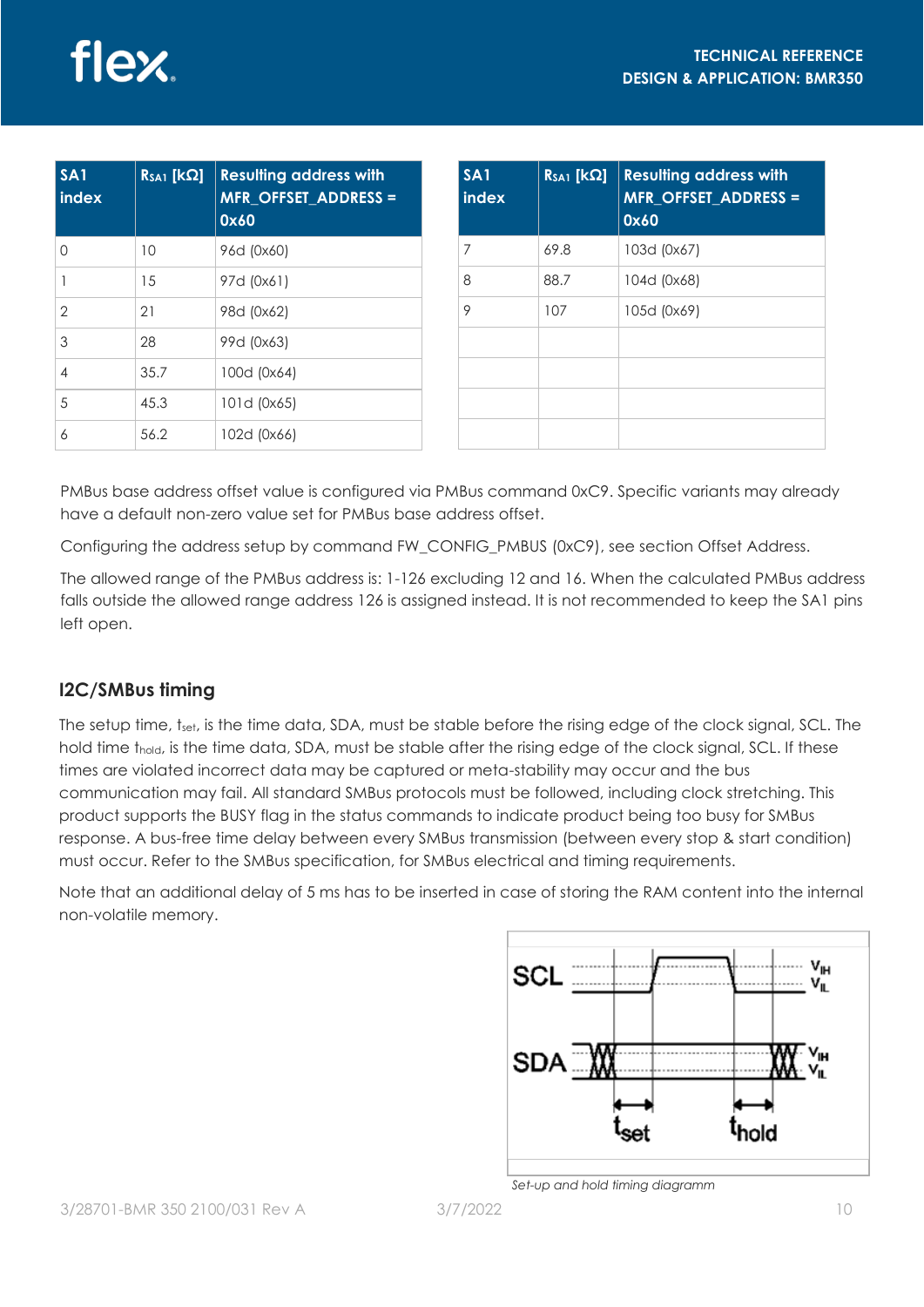### **Monitoring via PMBus**

It is possible to continuously monitor a wide variety of parameters through the PMBus interface. These include, but are not limited to, the parameters listed in the table below.

| <b>Parameter</b>    | <b>PMBus command</b>  |
|---------------------|-----------------------|
| Input voltage       | READ VIN              |
| Output voltage      | <b>READ VOUT</b>      |
| Output current      | <b>READ IOUT</b>      |
| Temperature*        | READ TEMPERATURE 1    |
| Switching frequency | <b>READ FREQUENCY</b> |
| Duty cycle          | READ DUTY CYCLE       |

\* reports the temperture from temperature sensor set in command 0xDC, internal (controller IC)/external (temp. sensor)

### **Monitoring faults**

Fault conditions can be detected using the SALERT pin, which will be asserted low when any number of pre-configured fault or warning conditions occurs. The SALERT pin will be held low until faults and/or warnings are cleared by the CLEAR\_FAULTS command, or until the output voltage has been re-enabled. It is possible to mask which fault conditions should not assert the SALERT pin by the command SMBALERT\_MASK. In response to the SALERT signal, the user may read a number of status commands to find out what fault or warning condition occurred, see table below.

| <b>Fault and warning</b><br>status | <b>PMBus command</b>       |
|------------------------------------|----------------------------|
| Overview, Power Good               | STATUS BYTE<br>STATUS WORD |
| Output voltage level               | STATUS VOUT                |
| Output current level               | STATUS IOUT                |
| Input voltage level                | <b>STATUS INPUT</b>        |
| Temperature level                  | STATUS TEMPERATURE         |
| PMBus communication                | STATUS CML                 |
| Miscellaneous                      | STATUS MFR SPECIFIC        |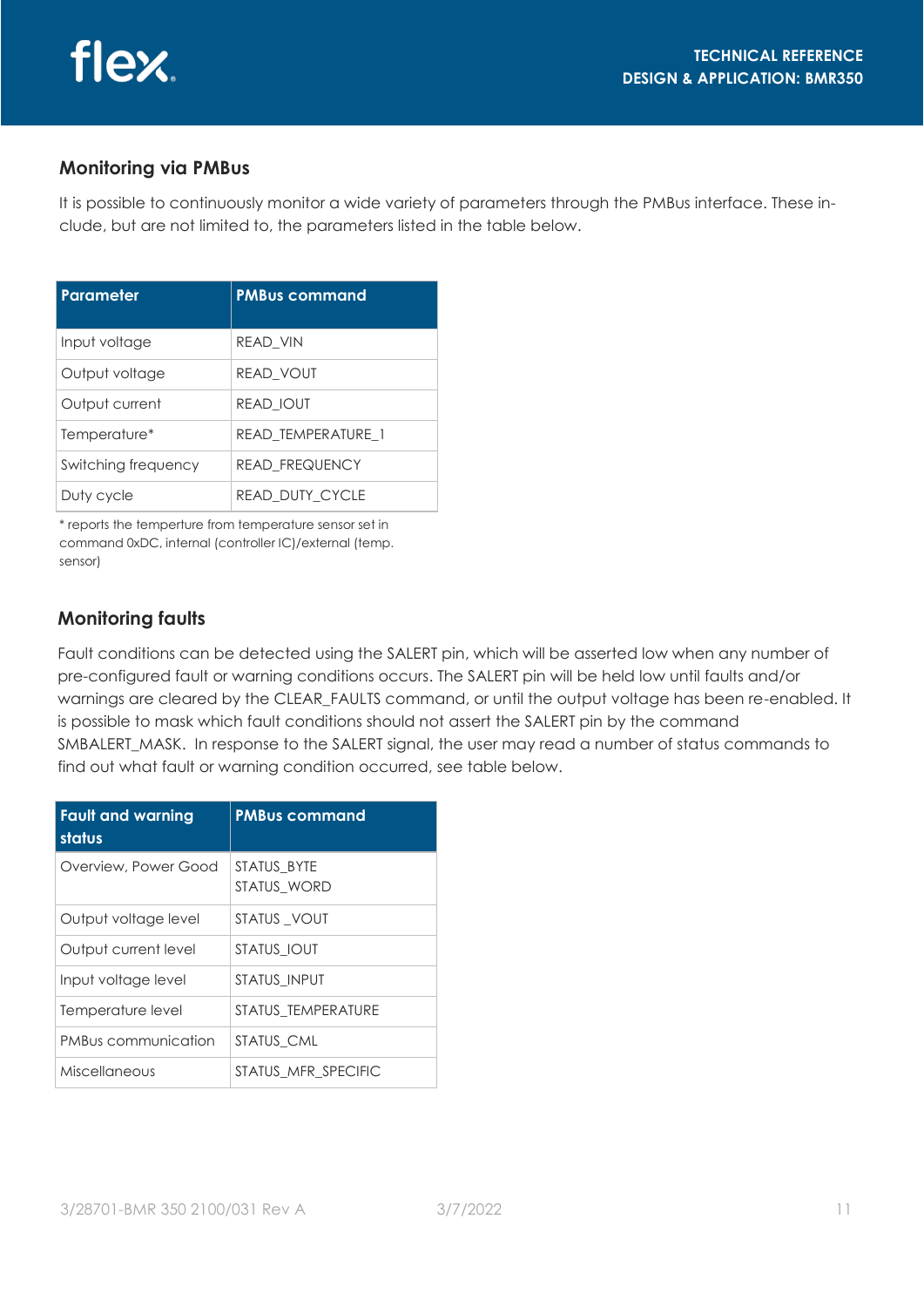### **General PMBus comand summary**

PMBus signal interfaces characteristics

| <b>Characteristic</b>                                     | conditions                                     | minimum | typical          | maximum        | unit    |
|-----------------------------------------------------------|------------------------------------------------|---------|------------------|----------------|---------|
| PMBus signal interface characteristics                    |                                                |         |                  |                |         |
| Input clock frequency drift<br>tolerance                  | External sync.                                 | $-4$    |                  | $\overline{4}$ | %       |
| Initialization time                                       | From VI > 27 V to ready to<br>be enabled       |         | 15               |                | ms      |
| Output voltage total on                                   | Enable by input voltage                        |         | $TINIT + TONdel$ |                |         |
| delay time                                                | Enable by RC or CTRL pin                       |         | TONdel           |                |         |
| Logic output low signal<br>level                          | SCL, DA, SYNC, GCB,<br>SALERT, PG, sink/source |         |                  | 0.4            | $\vee$  |
| Logic output high signal<br>level                         | $current = 4 mA$                               | 2.6     |                  |                | $\vee$  |
| Logic output low sink<br>current                          |                                                |         |                  | 5              | mA      |
| Logic output high source<br>current                       |                                                |         |                  | 5              | mA      |
| Logic input low threshold                                 | SCL, SDA, CTRL, SYNC                           |         |                  | 0.6            | $\vee$  |
| Logic input high threshold                                |                                                | 2.1     |                  |                | V       |
| Logic pin input<br>capacitance                            | SCL, SDA, CTRL, SYNC                           |         | 1.5              |                | pF      |
| Supported SMBus<br>operating frequency                    |                                                | 100     |                  | 400            | kHz     |
| SMBus bus free time                                       | STOP bit to START bit                          |         | 1.3              |                | $\mu s$ |
| SMBus SDA setup time from<br>SCL                          |                                                |         | 100              |                | $\mu s$ |
| SMDBus SDA hold time<br>from SCL                          |                                                |         | 0                |                | ns      |
| SMBUS START/STOP<br>condition setup/hold time<br>from SCL |                                                |         | 600              |                | ns      |
| SCL low period                                            |                                                | 1.3     |                  |                | $\mu s$ |
| SCL high period                                           |                                                |         | 0.6              | 50             | $\mu s$ |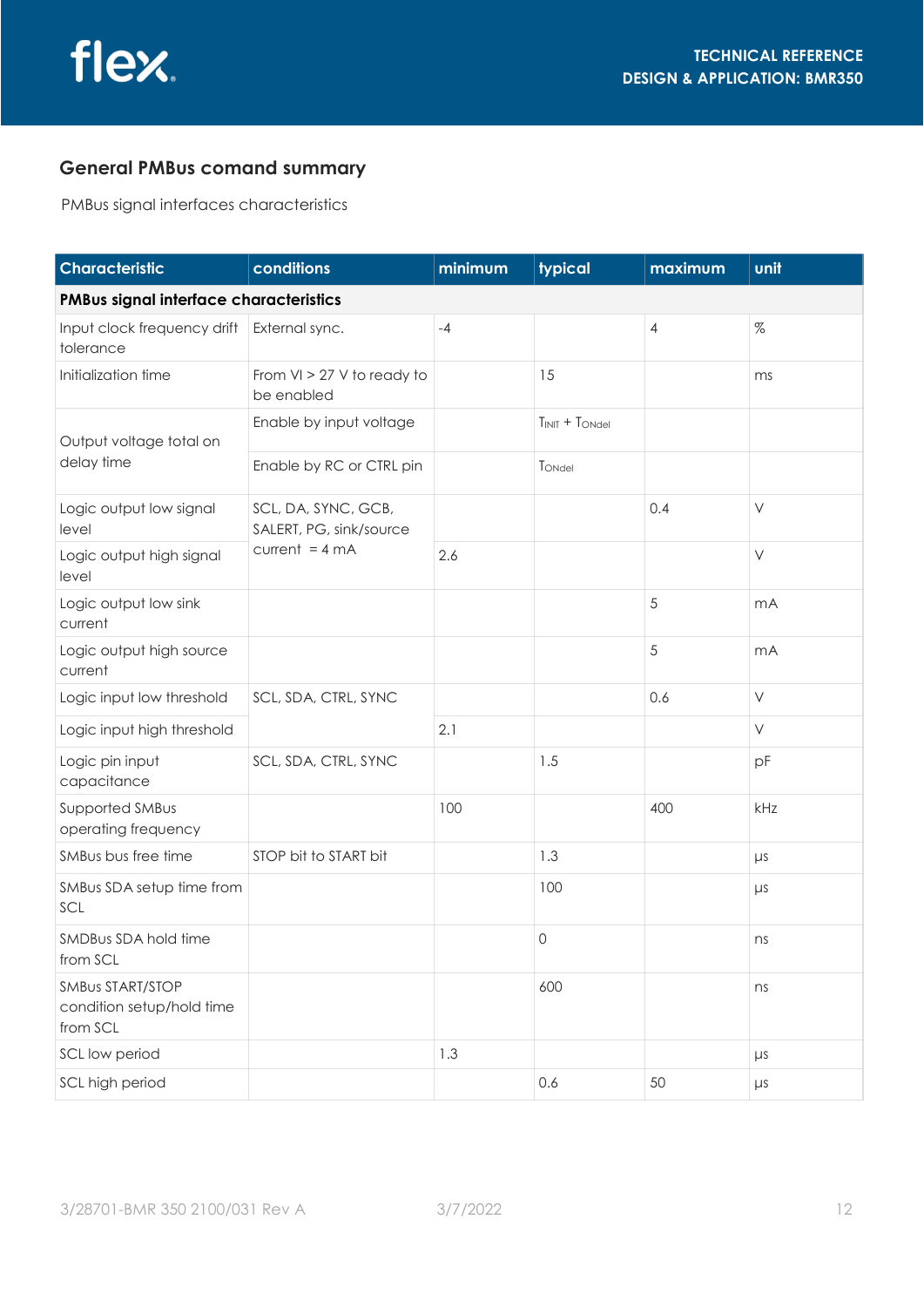# **BLACK BOX/EVENT READER**

#### **Overview**

A black box, or history event recorder, is provided to capture brick data at the time of fault occurrence. The intent is to assist in fault diagnosis.

Black box will respond to following faults: OVF, OCF, OTF. For each fault a block of data will be stored into a dedicated black box memory partition. This partition consists of 4KiB non-volatile memory and can store a total of 102 events. When the memory section for event recording is filled up, no more black box data can be stored.

When a fault occurs, the following data will be stored:

- Telemetry for Vin, Vout, Iout, temperature and duty
- All PMBus status registers
- Regulation state of module, current and prior to fault.
- Time stamp

If several subsequent faults of the same type occur only the first fault of same type will be recorded. Though, if fault is cleared e.g. with RC or PMBus a new fault of same type will activate a new recording.

All telemetry values are two's complement numbers:

| <b>Telemetry</b> | #bits | <b>LSB</b>       |
|------------------|-------|------------------|
| Input voltage    | 16    | $250 \text{ mV}$ |
| Output voltage   | 16    | 488.28125 µV     |
| Output current   | 16    | 500 mA           |
| Temperature      | 16    | $1^{\circ}$ C    |
| Duty             | 16    | 1%               |

The PMBus status registers have the same form as their corresponding PMBus registers. See section 17 of PMBus specification part II rev 1.3 for details.

Regulation states upper 4 bits represent state prior to fault. Lower 4 bits represent current state.

| No.            | <b>State:</b>     |
|----------------|-------------------|
| Ω              | <b>IDLE</b>       |
| $\mathbf{1}$   | <b>TON DELAY</b>  |
| $\overline{2}$ | RAMP UP           |
| 3              | RFGUI ATING       |
| $\overline{4}$ | <b>TOFF DELAY</b> |
| 5              | RAMP DOWN         |
| Á              | <b>FAULT</b>      |